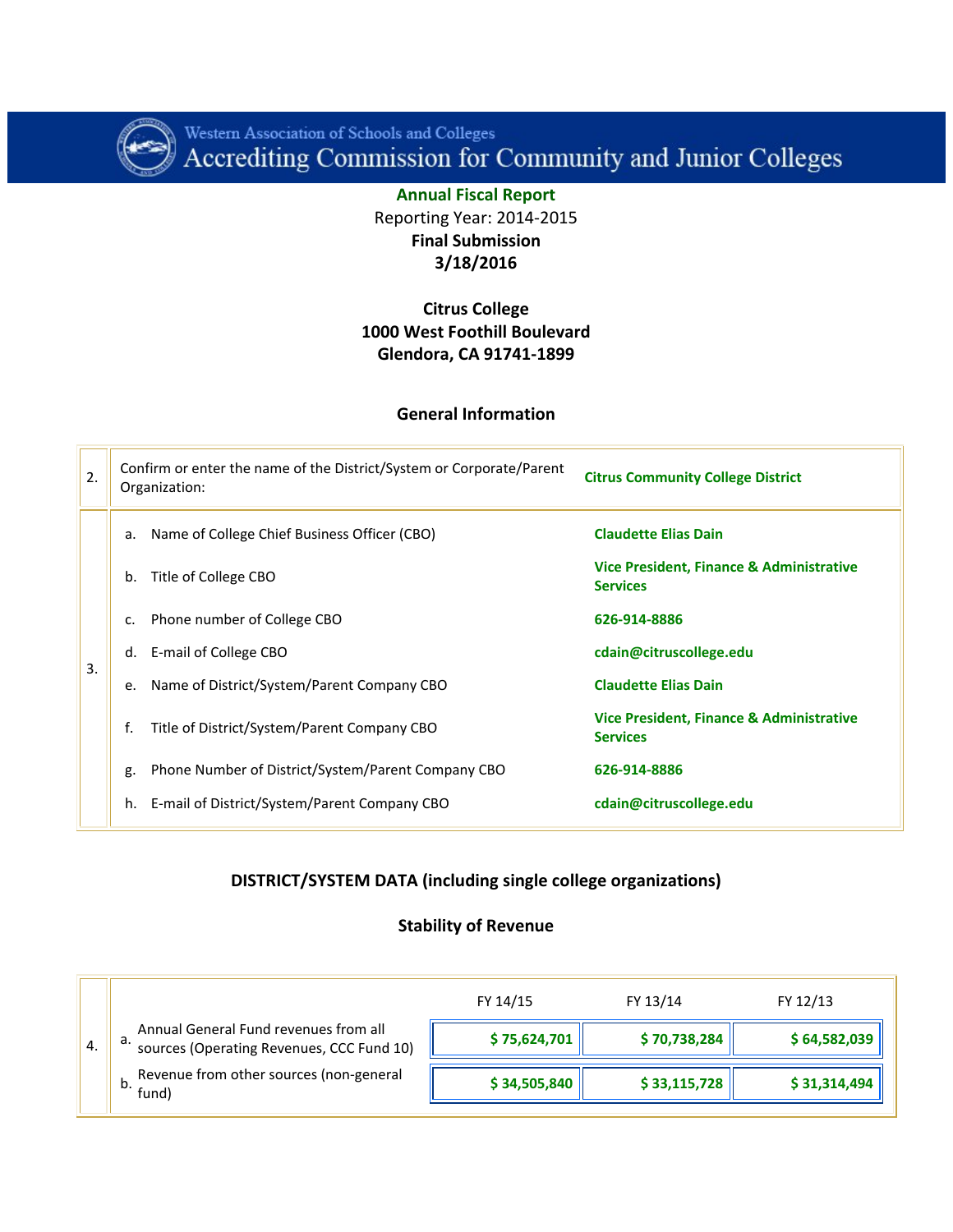| 5. |                                      | FY 14/15     | FY 13/14    | FY 12/13    |
|----|--------------------------------------|--------------|-------------|-------------|
|    | Net Beginning Balance (General Fund) | \$10,070,873 | \$8,182,863 | \$9,323,250 |
|    |                                      |              |             |             |

# **Expenditures/Transfer**

|     |                                                                       | FY 14/15     | FY 13/14     | FY 12/13     |
|-----|-----------------------------------------------------------------------|--------------|--------------|--------------|
|     | Total annual general fund expenditures<br>a. (Operating Expenditures) | \$69,643,234 | \$67,282,708 | \$65,286,539 |
| -6. | b. Salaries and benefits (General Fund)                               | \$59,515,669 | \$57,662,311 | \$56,628,431 |
|     | c. Other expenditures/outgo                                           | \$10,127,565 | \$9,620,397  | \$8,658,108  |

## **Liabilities**

|     |                                                                                             | FY 14/15                                                                     | FY 13/14                                        | FY 12/13              |
|-----|---------------------------------------------------------------------------------------------|------------------------------------------------------------------------------|-------------------------------------------------|-----------------------|
| 7.  | Did the institution borrow funds for cash flow<br>purposes?                                 | <b>No</b>                                                                    | <b>No</b>                                       | <b>Yes</b>            |
|     | <b>Total Local Borrowing</b>                                                                | FY 14/15                                                                     | FY 13/14                                        | FY 12/13              |
| 8.  | a. Short Term Borrowing (TRANS, etc)                                                        | \$0                                                                          | \$0                                             | \$10,000,000          |
|     | Long Term Borrowing (COPs, Capital Leases,<br>b <sub>1</sub><br>other long term borrowing): | \$166,082,546                                                                | \$99,973,926                                    | \$81,862,894          |
|     |                                                                                             | FY 14/15                                                                     | FY 13/14                                        | FY 12/13              |
|     | Did the institution issue long-term debt<br>a.<br>instruments during the fiscal year noted? | <b>Yes</b>                                                                   | <b>Yes</b>                                      | Yes                   |
| 9.  | b. What type(s)                                                                             | <b>General Obligation</b><br><b>Bond Series and</b><br><b>Refunding Bond</b> | <b>General Obligation</b><br><b>Bond Series</b> | <b>Refunding Bond</b> |
|     | c. Total amount                                                                             | \$58,690,000                                                                 | \$18,997,251                                    | \$13,130,000          |
| 10. |                                                                                             | FY 14/15                                                                     | FY 13/14                                        | FY 12/13              |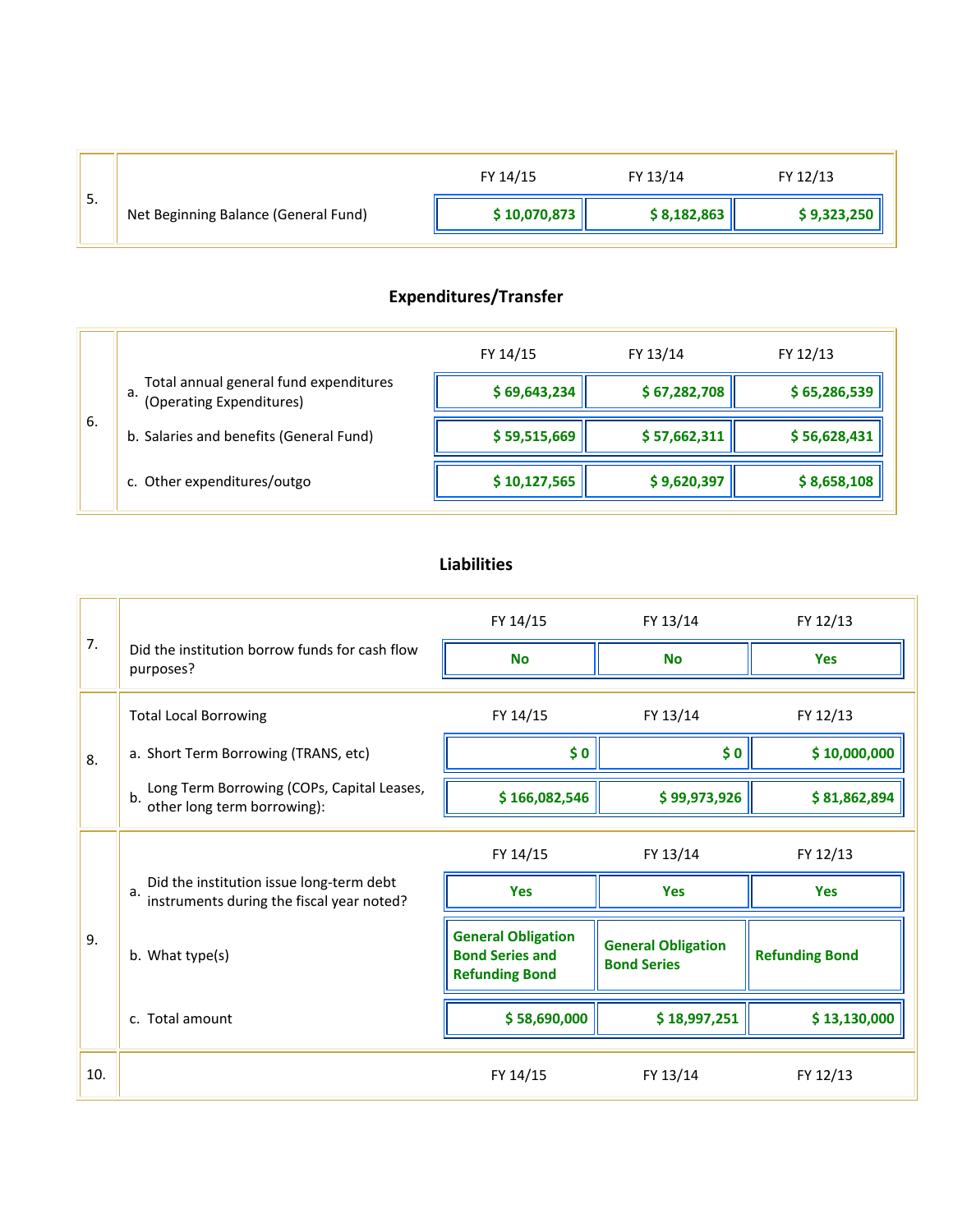| Debt Service Payments (General |  |  |
|--------------------------------|--|--|
| Fund/Operations)               |  |  |

# **Other Post Employment**

÷

|     |                                                                        | FY 14/15     | FY 13/14     | FY 12/13     |
|-----|------------------------------------------------------------------------|--------------|--------------|--------------|
|     | a. Actuarial Accrued Liability (AAL) for OPEB:                         | \$13,971,381 | \$13,971,381 | \$13,032,133 |
|     | Unfunded Actuarial Accrued Liability (UAAL)<br>b.<br>for OPEB:         | \$8,392,157  | \$8,392,157  | \$9,402,117  |
| 11. | Funded Ratio (Actuarial Value of plan<br>C <sub>1</sub><br>Assets/AAL) | 40 %         | 40 %         | 28 %         |
|     | d. UAAL as Percentage of Covered Payroll                               | 27 %         | 27 %         | 28 %         |
|     | e. Annual Required Contribution (ARC)                                  | \$1,473,491  | \$1,473,491  | \$1,340,395  |
|     | f. Amount of annual contribution to ARC                                | \$7,087,578  | \$2,663,854  | \$1,318,558  |
| 12. | Date of most recent OPEB Actuarial Report<br>$(mm/dd/yyyy)$ :          | 05/01/2014   |              |              |
|     | a. Has an irrevocable trust been established for OPEB liabilities? Yes |              |              |              |
| 13. |                                                                        | FY 14/15     | FY 13/14     | FY 12/13     |
|     | b. Deposit into Irrevocable OPEB Reserve/Trust                         | \$833,438    | \$5,609,696  | \$3,669,958  |
|     | Deposit into non-irrevocable Reserve<br>c.<br>specifically for OPEB    | \$11,517,059 | \$5,905,530  | \$7,094,940  |

## **Cash Position**

|     |                                                                        | FY 14/15     | FY 13/14     | FY 12/13     |
|-----|------------------------------------------------------------------------|--------------|--------------|--------------|
| 14. | Cash Balance: General Fund                                             | \$17,302,326 | \$12,196,493 | \$13,413,849 |
|     |                                                                        | FY 14/15     | FY 13/14     | FY 12/13     |
| 15. | Does the institution prepare cash flow<br>projections during the year? | <b>Yes</b>   | <b>Yes</b>   | <b>Yes</b>   |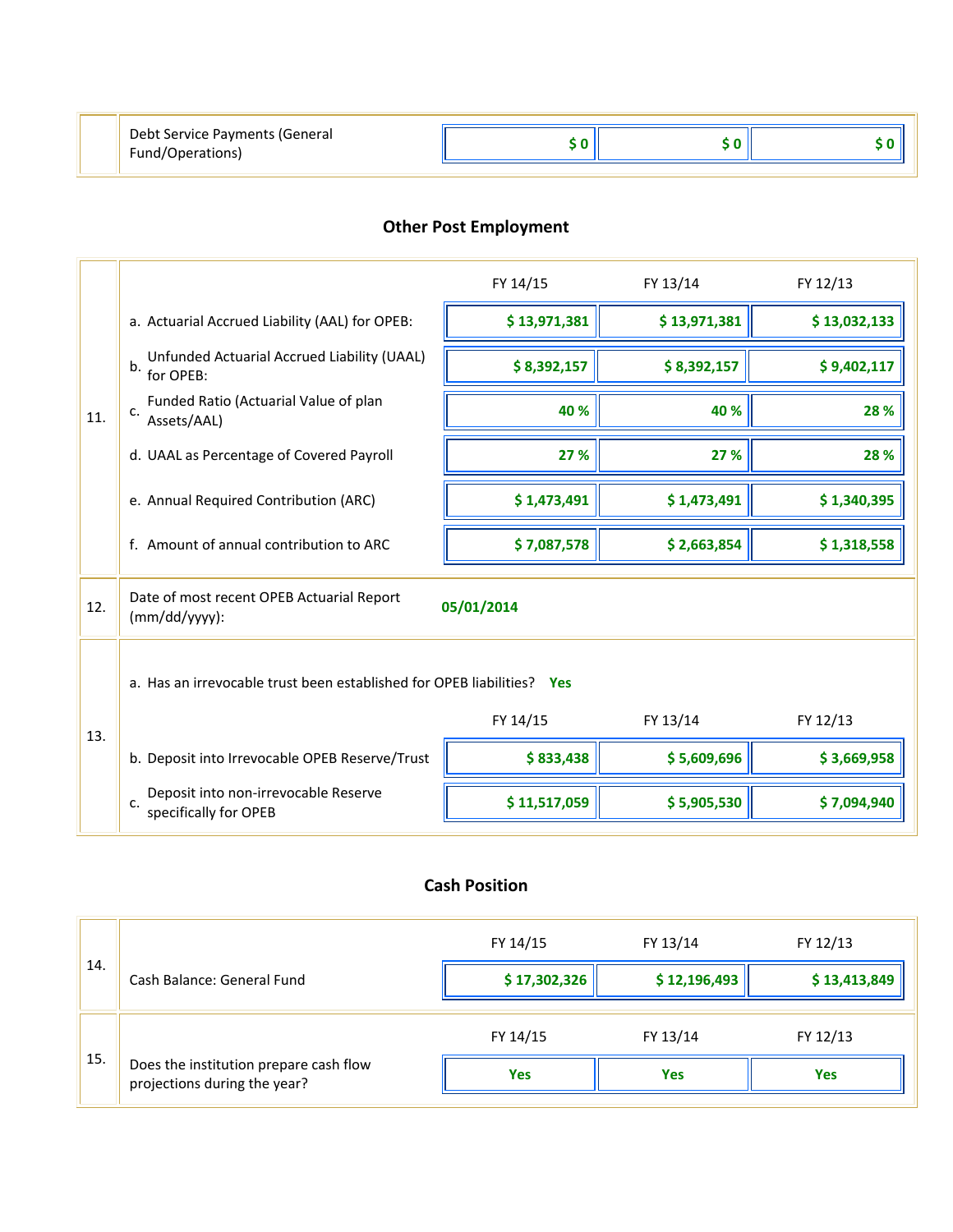## **Annual Audit Information**

|     |                                                                                                                    | Date annual audit report for fiscal year was                                                                                                                                                                                                                 | FY 14/15 | FY 13/14 | FY 12/13 |
|-----|--------------------------------------------------------------------------------------------------------------------|--------------------------------------------------------------------------------------------------------------------------------------------------------------------------------------------------------------------------------------------------------------|----------|----------|----------|
|     | electronically submitted to accjc.org, along with<br>the institution's response to any audit                       |                                                                                                                                                                                                                                                              | 3/9/16   | 2/25/15  | 3/21/14  |
| 16. | exceptions:                                                                                                        |                                                                                                                                                                                                                                                              |          |          |          |
|     | colleges in the district.                                                                                          | <b>NOTE:</b> As a general rule, institutions will submit their audited financial statements to ACCJC no later than six months<br>following the close of the fiscal year. A multi-college district may submit a single district audit report on behalf of all |          |          |          |
|     |                                                                                                                    |                                                                                                                                                                                                                                                              |          |          |          |
|     | Summarize Material Weaknesses and Significant Deficiencies from annual audit report (enter n/a if not applicable): |                                                                                                                                                                                                                                                              |          |          |          |
| 17. | FY 14/15                                                                                                           | <b>None</b>                                                                                                                                                                                                                                                  |          |          |          |
|     |                                                                                                                    |                                                                                                                                                                                                                                                              |          |          |          |
|     | FY 13/14                                                                                                           | <b>None</b>                                                                                                                                                                                                                                                  |          |          |          |
|     |                                                                                                                    |                                                                                                                                                                                                                                                              |          |          |          |
|     | FY 12/13                                                                                                           | <b>None</b>                                                                                                                                                                                                                                                  |          |          |          |
|     |                                                                                                                    |                                                                                                                                                                                                                                                              |          |          |          |

## **Other Information**

|     |                                                                                                                       | FY 14/15 | FY 13/14 | FY 12/13 |
|-----|-----------------------------------------------------------------------------------------------------------------------|----------|----------|----------|
|     | Budgeted Full Time Equivalent Students<br>a. (FTES)(Annual Target):                                                   | 11,490   | 11,155   | 10,684   |
| 18. | b. Actual Full Time Equivalent Students (FTES):                                                                       | 11,447   | 11,314   | 10,675   |
|     | c. Funded FTES:                                                                                                       | 11,440   | 10,919   | 10,675   |
|     |                                                                                                                       | FY 14/15 | FY 13/14 | FY 12/13 |
| 19. | Report the % of total tuition/fees received<br>from federal financial aid programs (Title IV,<br>HEA), if applicable: | N/A      | N/A      | N/A      |